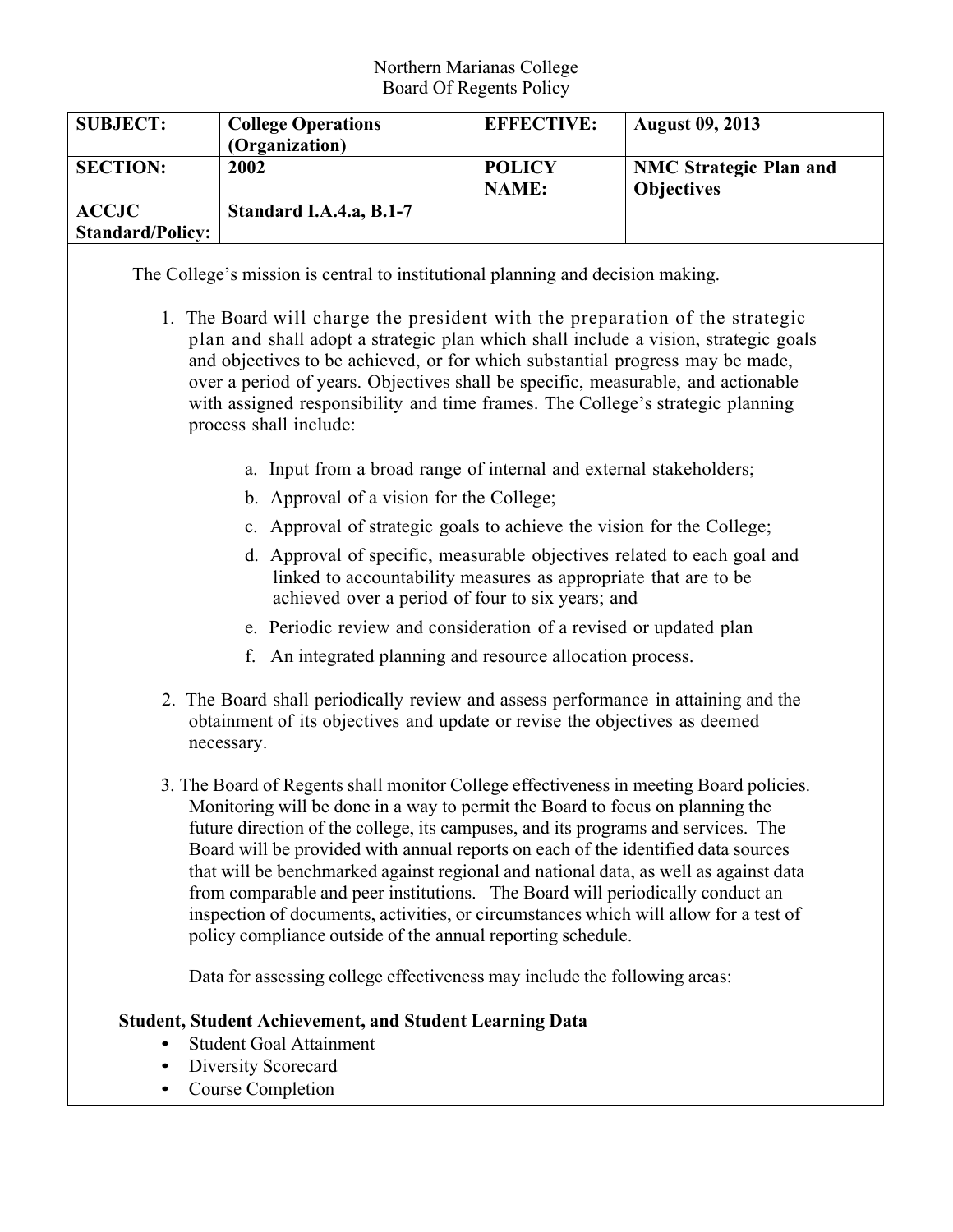- Retention Rates (Term-to-Term)
- Progression to Next Course/Level
- Program Completion (for developmental programs)
- Degrees/Certificates Awarded and Completion Rates
- Transfer Rates to Four-Year Institutions
- Scores on Licensure Exams and Certification Exams
- Job Placement Rates
- Assessment Methods for Direct Evidence of Student Learning
- Indirect Evidence of Student Learning Narrative
- Student preparedness for college
- Disaggregated demographics (age, race/ethnicity, gender, etc.)

## **Data on Partnerships and Collaborations**

- K-12 Partnerships
- Local
- Regional
- National
- International
- Articulation Agreements with other institutions

## **Workforce Development Data**

- Percent of Market Share Produced
- Other data sources to be defined

## **Quality Effectiveness Data**

- Percent of Commonwealth served
- Headcount
- Student Satisfaction: Support Services and Instruction
- Public Perception
- Non-Instructional Staff FTE Ratio to Faculty FTE
- Program Mix and Vitality
- Employer Satisfaction: Graduates and Contract Training

## **Data on Human Resources**

- Growth in Capabilities
- Educational Progress
- Employee Climate Survey
- Diversity Scorecard